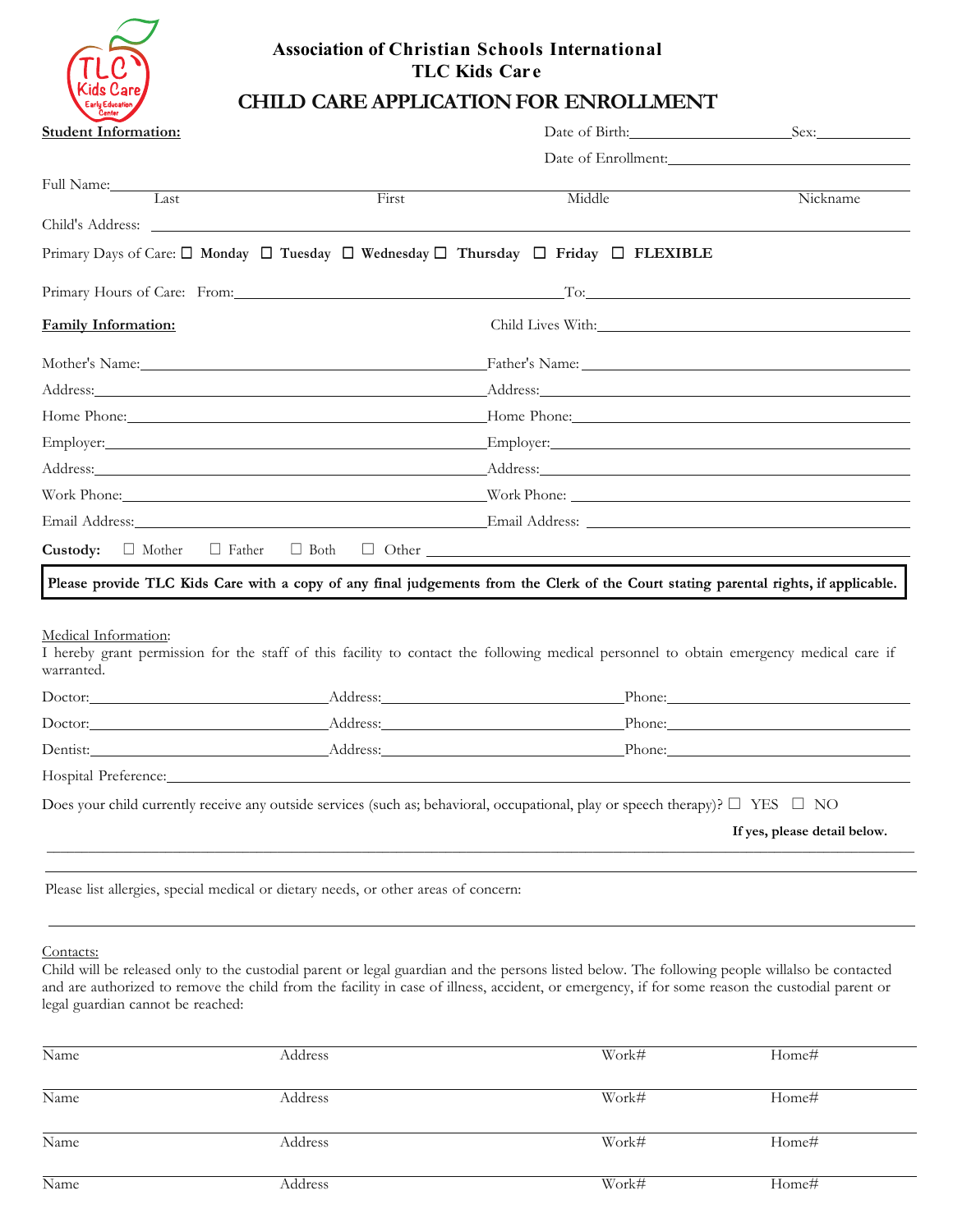Helpful Information About Child:

Section 10-12.025(2), F.A.C., required a current physical examination (Form 3040) and immunization record (Form 680 or 681)within 30 days of enrollment.

Section 402.3125(5), F.S., requires that parents receive a copy of the Child Care Facility Brochure,"KNOW YOUR CHILD CARE CENTER".

Section 10M-12.025(4)2., F.A.C., requires that parents are notified in writing of the disciplinary practices used by the child carefacility.

By signing below, you verify that you have received the above items and that all information on this enrollment form iscomplete and accurate.

Signature of Parent/Guardian Date

There may be times when pictures and/or video we have taken during program activities areused for classroom projects which are displayed and may be sent home with the children. Please sign below if your child may be included in the pictures.

I/We give permission:

I/We do not give permission: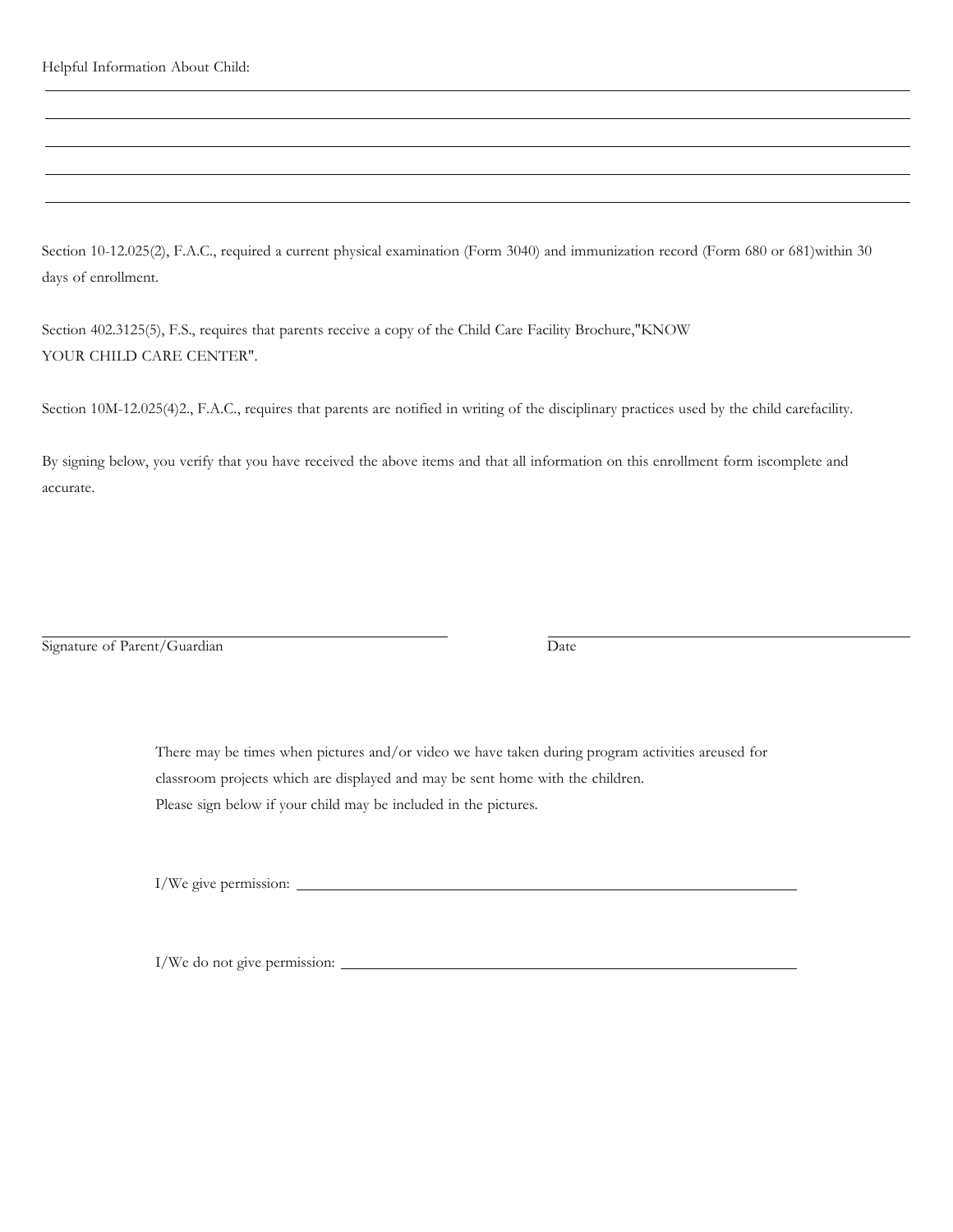# **TLC Kids Care Early Education Center Student Social HistoryInformation**

# **CONFIDENTIAL**

**For Staff Use to Better Understand Your Child ONLY**

| Family Situation: |                           |                                             |                  |                 |
|-------------------|---------------------------|---------------------------------------------|------------------|-----------------|
|                   |                           | Parents are: $\Box$ Married $\Box$ Divorced | $\Box$ Separated | $\Box$ Deceased |
|                   |                           |                                             |                  |                 |
|                   |                           |                                             |                  |                 |
|                   | Any Custody Arrangements: |                                             |                  |                 |
|                   |                           |                                             |                  |                 |

## **\* TLC needs copies of any court ordered custody arrangements. If no paperwork is on file, then any custodial disputes involving the child***'***s attendance at TLC will be handled according to FL law.**

\_\_\_\_\_\_\_\_\_\_\_\_\_\_\_\_\_\_\_\_\_\_\_\_\_\_\_\_\_\_\_\_\_\_\_\_\_\_\_\_\_\_\_\_\_\_\_\_\_\_\_\_\_\_\_\_\_\_\_\_\_\_\_\_\_\_\_\_\_\_\_\_\_\_\_\_\_\_\_\_\_\_\_\_\_\_\_\_\_\_\_\_\_\_\_\_\_\_\_\_\_

| Habits:                                                                                                                 |
|-------------------------------------------------------------------------------------------------------------------------|
|                                                                                                                         |
| Wakeup Hour:                                                                                                            |
|                                                                                                                         |
|                                                                                                                         |
|                                                                                                                         |
| Bottle Schedule: National Communication of the Schedule:                                                                |
|                                                                                                                         |
| Toileting:                                                                                                              |
| Potty Trained:<br>$\Box$ Yes<br>$\Box$ No<br>$\Box$ Learning                                                            |
|                                                                                                                         |
|                                                                                                                         |
| $\Box$ Needs Help<br>$\Box$ High Chair<br>$\Box$ Table<br>$\Box$ Feeds Self<br>$\Box$ Uses Utensils<br>Eating:          |
|                                                                                                                         |
| How does your child                                                                                                     |
| Express his anger: $\Box$ Uses Words<br>$\Box$ Hits<br>$\Box$ Bites<br>$\Box$ Temper Tantrums                           |
|                                                                                                                         |
|                                                                                                                         |
| $\Box$ Easily Adaptable<br>$\Box$ Takes a while<br>Traumatic Experience<br>Adjust to new surroundings:                  |
|                                                                                                                         |
| $\Box$ Domineering<br>Act toward other children:<br>$\Box$ Shy<br>$\Box$ Friendly<br>$\Box$ Fearful<br>$\Box$ Apathetic |
| $\Box$ Shy<br>$\Box$ Friendly<br>$\Box$ Apathetic<br>Act toward other adults:<br>$\Box$ Fearful                         |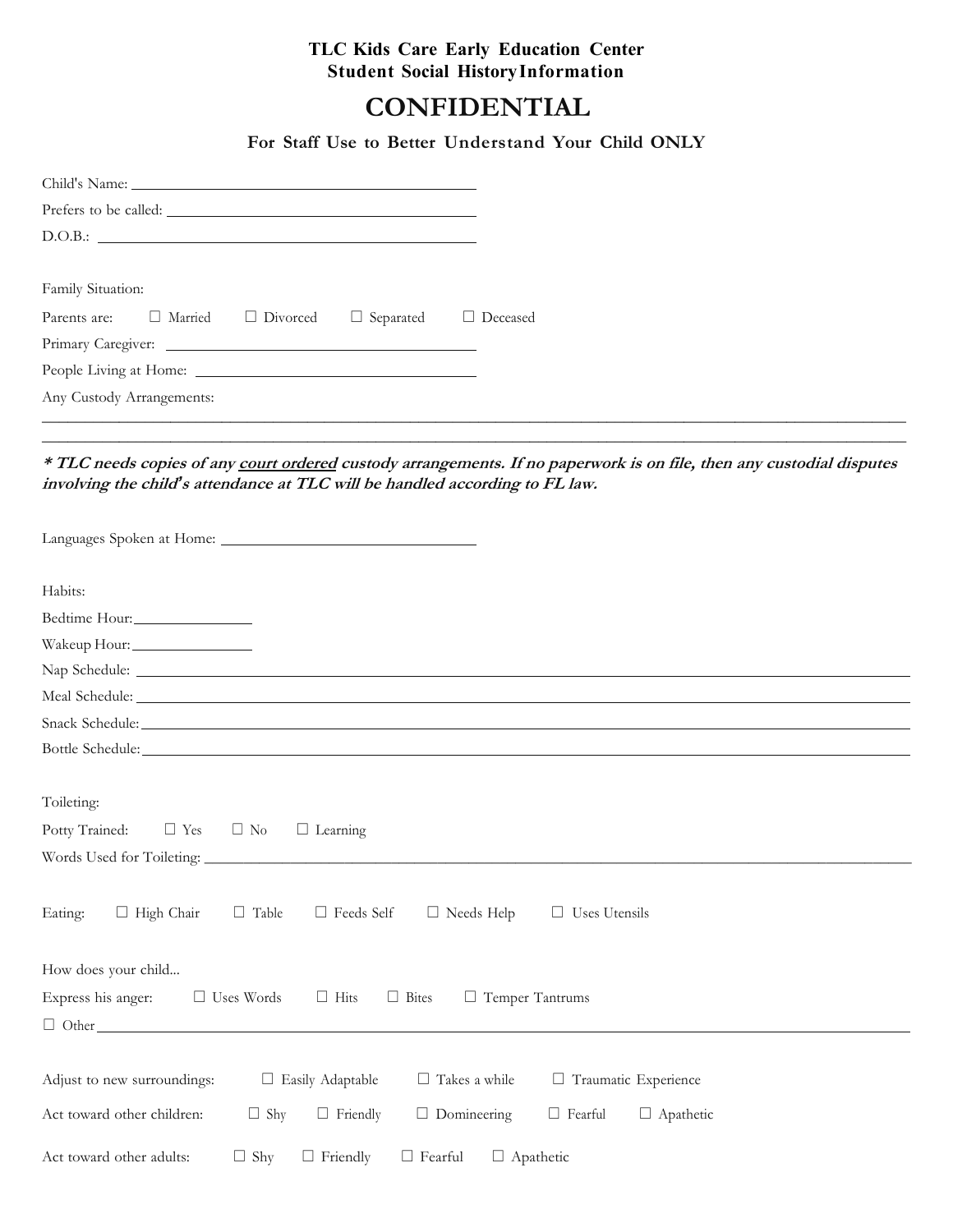| Fears: <u>Container and Communications</u> and Communications and Communications and Communications and Communications and Communications and Communications and Communications and Communications and Communications and Communica |
|-------------------------------------------------------------------------------------------------------------------------------------------------------------------------------------------------------------------------------------|
|                                                                                                                                                                                                                                     |
| $\Box$ Pre-School $\Box$ Daycare<br>Previous outside care:                                                                                                                                                                          |
| Child's Experience: $\Box$ Positive $\Box$ Negative                                                                                                                                                                                 |
|                                                                                                                                                                                                                                     |
|                                                                                                                                                                                                                                     |
|                                                                                                                                                                                                                                     |
|                                                                                                                                                                                                                                     |
|                                                                                                                                                                                                                                     |
| Any issues of concern or special needs:                                                                                                                                                                                             |
|                                                                                                                                                                                                                                     |
|                                                                                                                                                                                                                                     |
|                                                                                                                                                                                                                                     |
|                                                                                                                                                                                                                                     |
|                                                                                                                                                                                                                                     |
|                                                                                                                                                                                                                                     |
|                                                                                                                                                                                                                                     |

\* **TLC Kids Care strives to keep an open and honest line of communication between parents and staff. If anything concerning is noticed in regards to a child's social, emotional, physical, or educational development, the director will meet with parents immediately to discuss solutions and available resources. The structure of TLC is not a perfect fit for every child or family and our goal will always be what is best for the child.**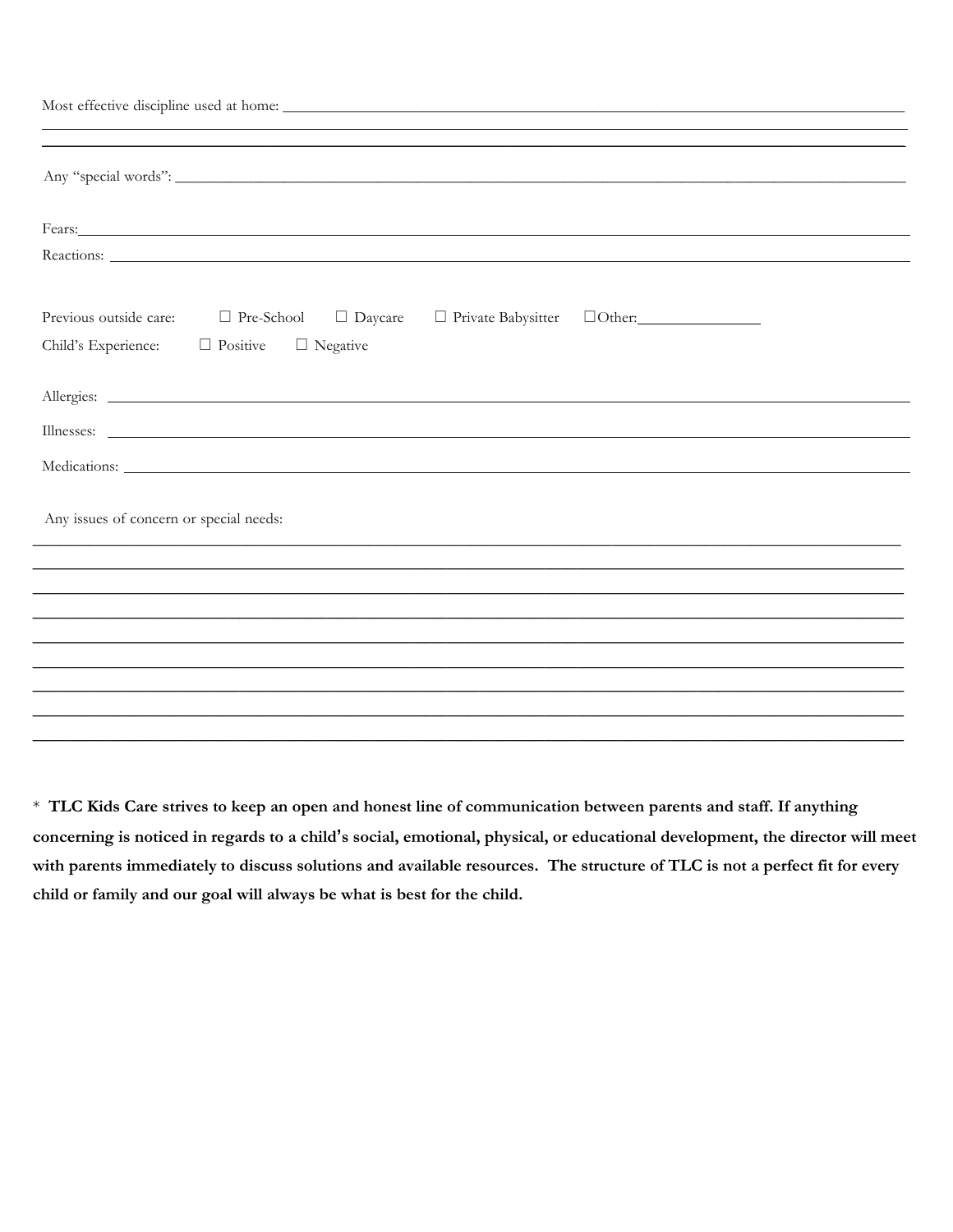# **TLC Kids Care 1 835 Taylor Rd. Port Orange, FL 321 28 (386) 788 -0489**

# **Kids@TLCKidsCareOnline.com**

## **PARENT PERMISSIONFORM**

I hereby certify that I am the parent/guardian of and give permission for the following; (please initial to authorize)

#### PHOTO RELEASE

I give permission for my child's photograph or video image to be taken while he/she is in care of preschool personnel. Such images may be posted on the website, in classrooms or other appropriate places within the center, used in center presentations or promotional materials, or distributed to staff or clients. I understand that I may terminate this permissionat any time.

### **CONSENT FOR TREATMENT**

#### AUTHORIZATION FOR EMERGENCY MEDICAL CARE

In order to meet all legal requirements, I hereby authorize the Director of the preschool, or the person in charge in the eventof her absence, to give consent for any and all necessary emergency medical treatment while said child is in said individual'scustody.

#### AUTHORIZATION FOR TRANSPORT

In the event of serious illness or accident, and I cannot be immediately contacted, I give permission to have my child moved by ambulance or other conveyance to a doctor's office, clinic, or hospital for immediate attention. I also assume allresponsibility for payment.

## RELEASE OF RECORDS

In the event of an emergency, I hereby authorize the transfer of my child's health record to the local hospital.

#### AUTHORIZATION TO TRANSPORT

In the event of an emergency that requires the preschool to vacate the premises and all emergency contacts are unreachable, I hereby authorize the Director of the preschool or the person in charge in her absence, to transport my childto a safe environment until I can be reached.

#### **RELEASEOF LIABILITY**

I hereby release TLC Kids Care, and all of its representatives, of any and all liability in the case my child becomes accidentally injured while on the premises.

Parent/ Legal Guardian

| Sworn to and subscribed before me this | day of |  |
|----------------------------------------|--------|--|
|----------------------------------------|--------|--|

Notary Public, State of Florida at Large Notary Commission expires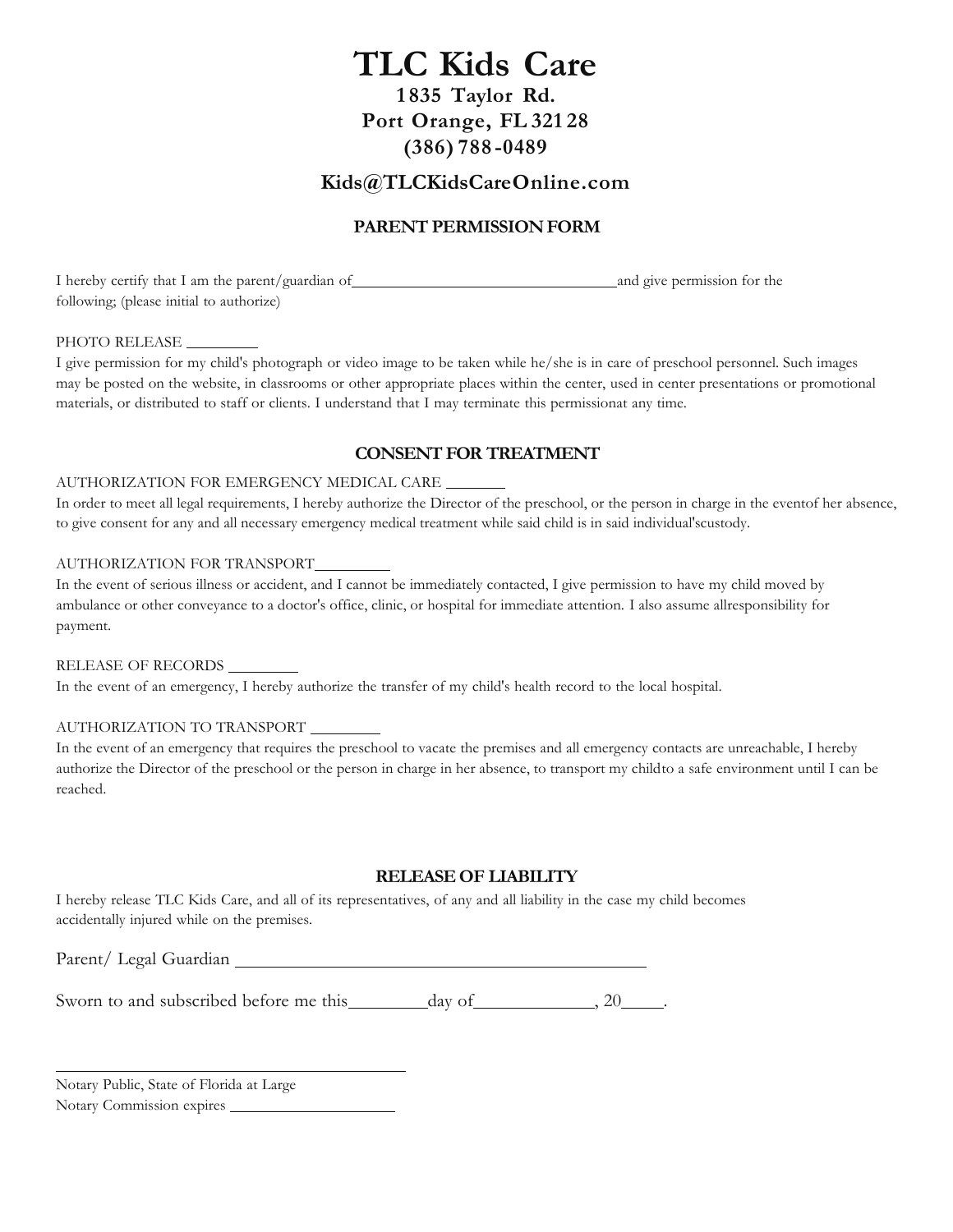# **EMERGENCY MEDICAL CONSENT FORM**

Child's Name:

In case of a medical or other emergency while my child is under the supervision of TLC, I understand that TLC will attempt to contact me immediately; however, in the event that I cannot be reached, or when a delay may further jeopardize my child's health, I hereby authorize TLC to act on my behalf and to take the emergency measures including those listed below if deemed necessary by TLC staff or by medical authorities for the care and protection of my child. I authorize  $TLC$  to:

- Consult the physician or dentist named on the previous page if I cannot be reached.
- Administer first aid and/or cardiopulmonary resuscitation.
- Transport my child via ambulance or other emergency medical service to a local hospital or other urgent care facility, if deemed necessary by paramedics, police, or other emergency personnel.
- Obtain any emergency medical or dental treatment deemed necessary by medical authorities.
- Transport my child to a local emergency shelter in the event of an emergency evacuation of the center.

If I wish to request a religious or personal exemption to TLC's practice of securing necessary emergency medical treatment, I understand state child care licensing authorities must be consulted to determine if such an exemption may be granted.

Printed Name of Parent/Guardian Date

## **RELEASE OF LIABILITY**

I hereby release TLC Kids Care, and all of its representatives, or any and all liability in the case my child becomes accidentally injured while on the premises.

Parent / Legal Guardian

Sworn to and subscribed before me this day of , 20 .

| Notary Public, State of Florida at Large |  |
|------------------------------------------|--|
| Notary Commission expires                |  |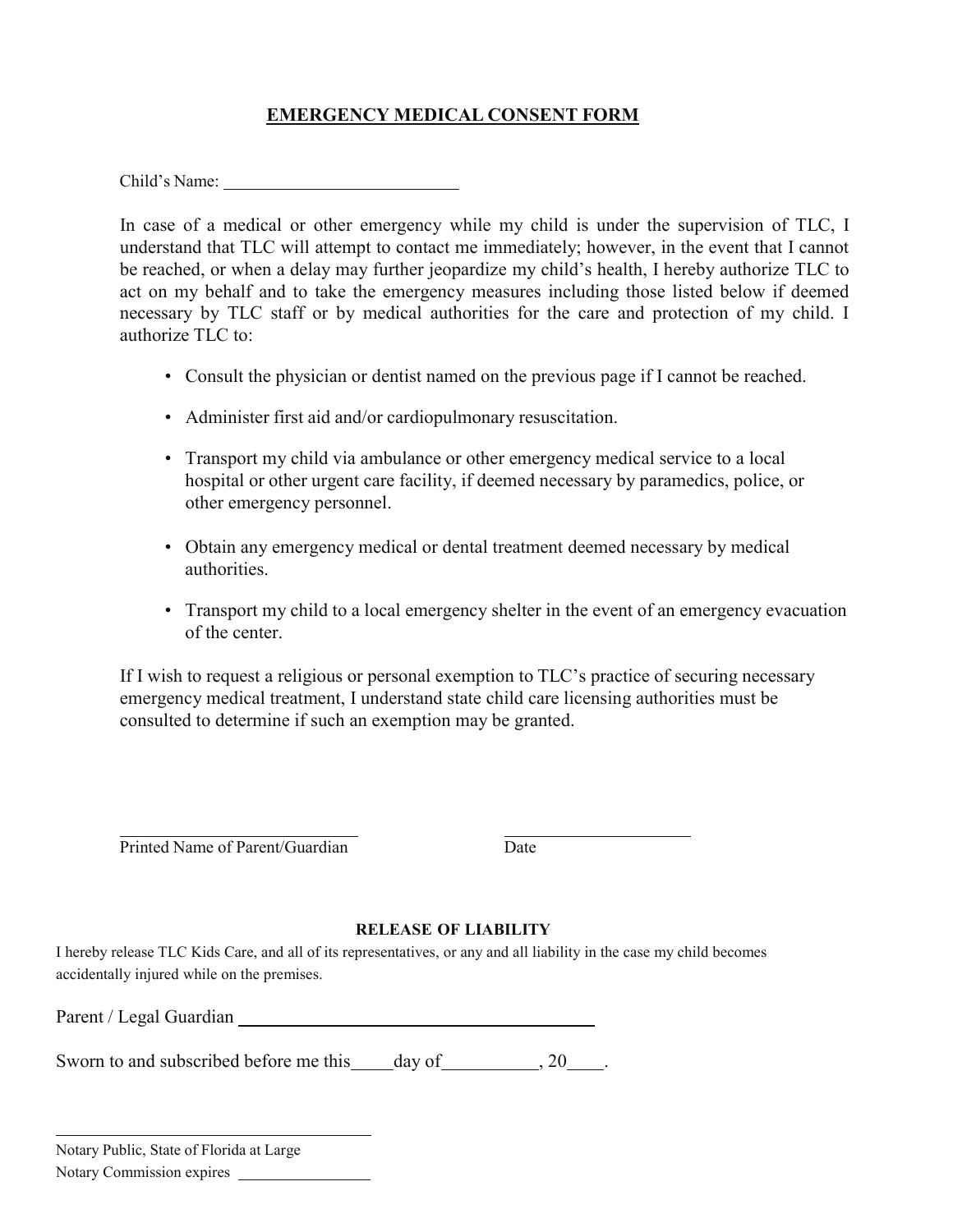#### **TLC DISCIPLINE POLICY**

It is our desire to discipline the children through a variety of measures that are incorporated by our staff using a Biblical Approach of Redirection. We will attempt to discipline (teach) children by: creating a caring classroom environment, teaching them what we want them to do, using positive reinforcement, understanding developmental levels, providing choices, being consistent, modeling appropriate behavior, using clear statements, being firm yet kind, teaching problem-solving skills, ignoring inappropriate behavior and using redirection.

When a child exhibits behavior that is unacceptable (willful disobedience and/or actions or words that are harmful) the teacher will utilize one or more of the teaching tools to assist the child . Our staff uses "Re-Direction" techniques to help the child make the appropriate choices. If the child persists in the inappropriate behavior, he/she will be contacted by the teacher to speak to about their behavior. The teacher or assistant will privately talk with the child, teaching alternate methods for handling difficult situations. The child will then be encouraged to rejoin the other children in the classroom. All discipline is handled in the classroom, and in the event the child becomes upset, the Director will come in the room to assist the teacher. Children are not brought to the office unless all measures of redirection have been used. The Director will call the parent to speak to the child over the phone, have prayer with the child and then return the child to the classroom. If the child continues to exhibit in appropriate behaviors, the parent will be called to pick up the child immediately.

If the unacceptable behavior persists, the teacher and Director will work together to determine if the child has a special need or an unresolved problem that is causing the behavior. If in their opinion a conference is needed, the Director will contact the parent. Parents are encouraged to work closely with the Director and the teachers to assist the child in displaying appropriate behaviors that result in a safe classroom environment.

If your child has caused harm to another child, the teacher will fill out an Incident Form. The Director, the teacher and the child's parent must sign the form. If the behavior continues, the parent will be notified to pick up the child immediately. Under no circumstance will we allow any child to be harmful to another and we will make every attempt to prevent such actions form occurring. Due to the ages and stages of our children, our staff plans for activities and lessons that will teach your child acceptable social and emotional behaviors. This will include lessons in self-control and listening skills.

*Under NO circumstances is a child of any age ever to be spanked, shaken, jerked or scared in any way by a Teacher, Teacher's Assistant, Volunteer, Assistant Director or Director. Any staff member found doing any of the above will be immediately terminated. We are required by law to contact DCF and file a full report of any abuse from a TLC employee or volunteer. The Director will call parents and copies of the incident will be given to the family and school.*

Signature of Parent/Guard/cm Date by Contract the Contract of Parent/Guard/cm Date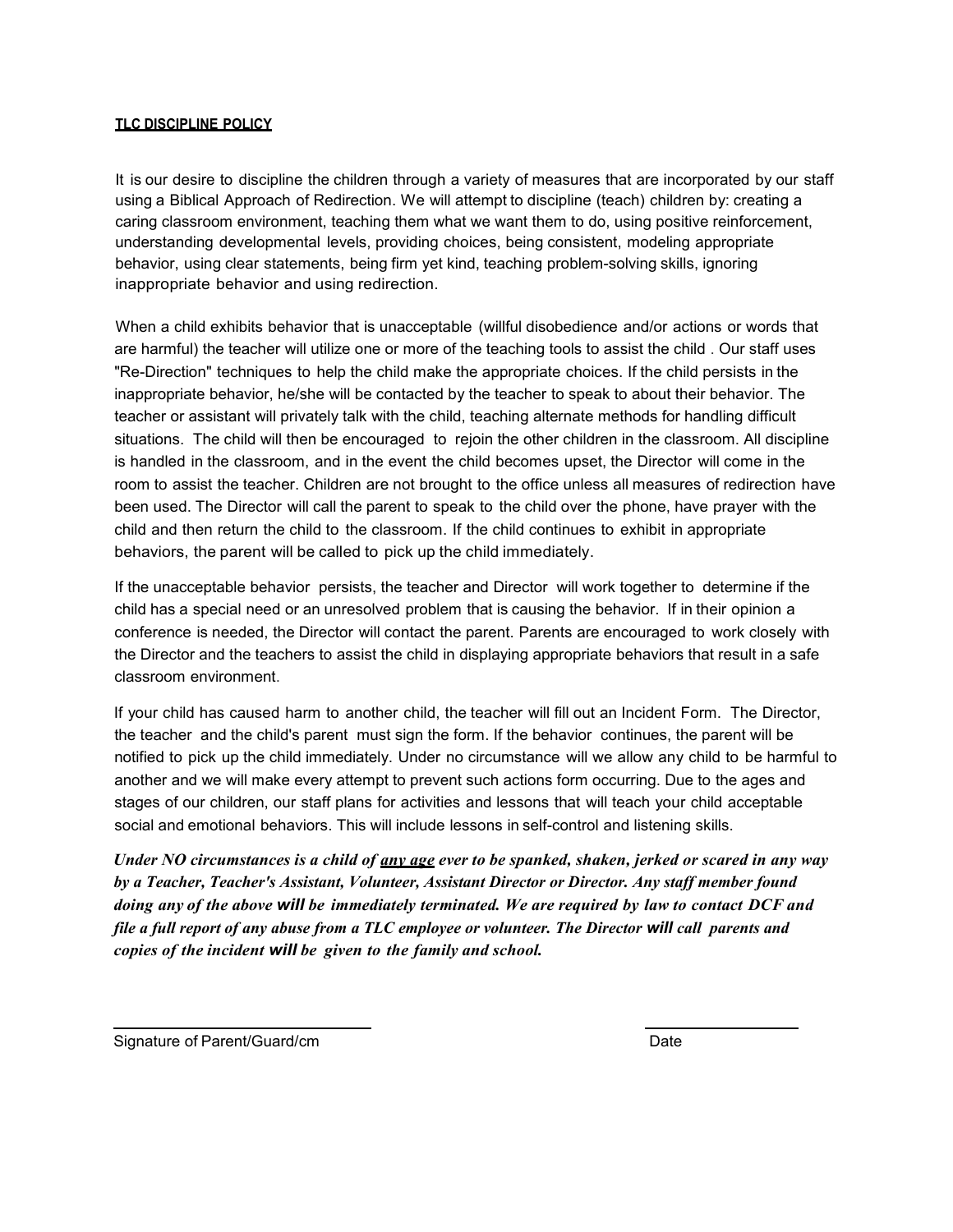#### **EXPULSION POLICY**

In the event of the child continuing to harm others, himself/herself and or teachers, assistants or other adults, a conference with the Program Director and the parents will be required to establish a "Plan of Action" to help redirect the child's behavior. The goal is to help the child make safe and appropriate choices without harming themselves or others in the classroom environment. Safety practices are in place for all individuals of the school, and a safe environment is the goal of each classroom. Teachers will document all behaviors and incidents so that both the Program Director and the parents can establish common goals for the child.

A written "Plan of Action" will be created on an individual needs by needs basis only. The Program Director will work with the parents to create established boundaries to ensure the safety of the child and those in the classroom environment. Boundaries will be supported with consequences. The consequences for failure to comply with the written individual goals will be as follows. Step 3 is used as a last resort if the child is not experiencing success with the Action Plan Goals.

**Step 1: The child will be removed from the classroom for the remainder of the day.**

**Step 2: The parent will be asked to keep the child home for a day(s).**

#### **Step 3: The child will be withdrawn from the program.**

It is our deepest desire to work with you and your child on appropriate and safe behaviors so that they may enjoy a successful learning experience. Our goal is to ensure that all children's needs are being met so they can thrive and succeed. Again, each child is a case by case situation, and the Program Director will work with each family individually.

Signature of Parent/Guardian Date Date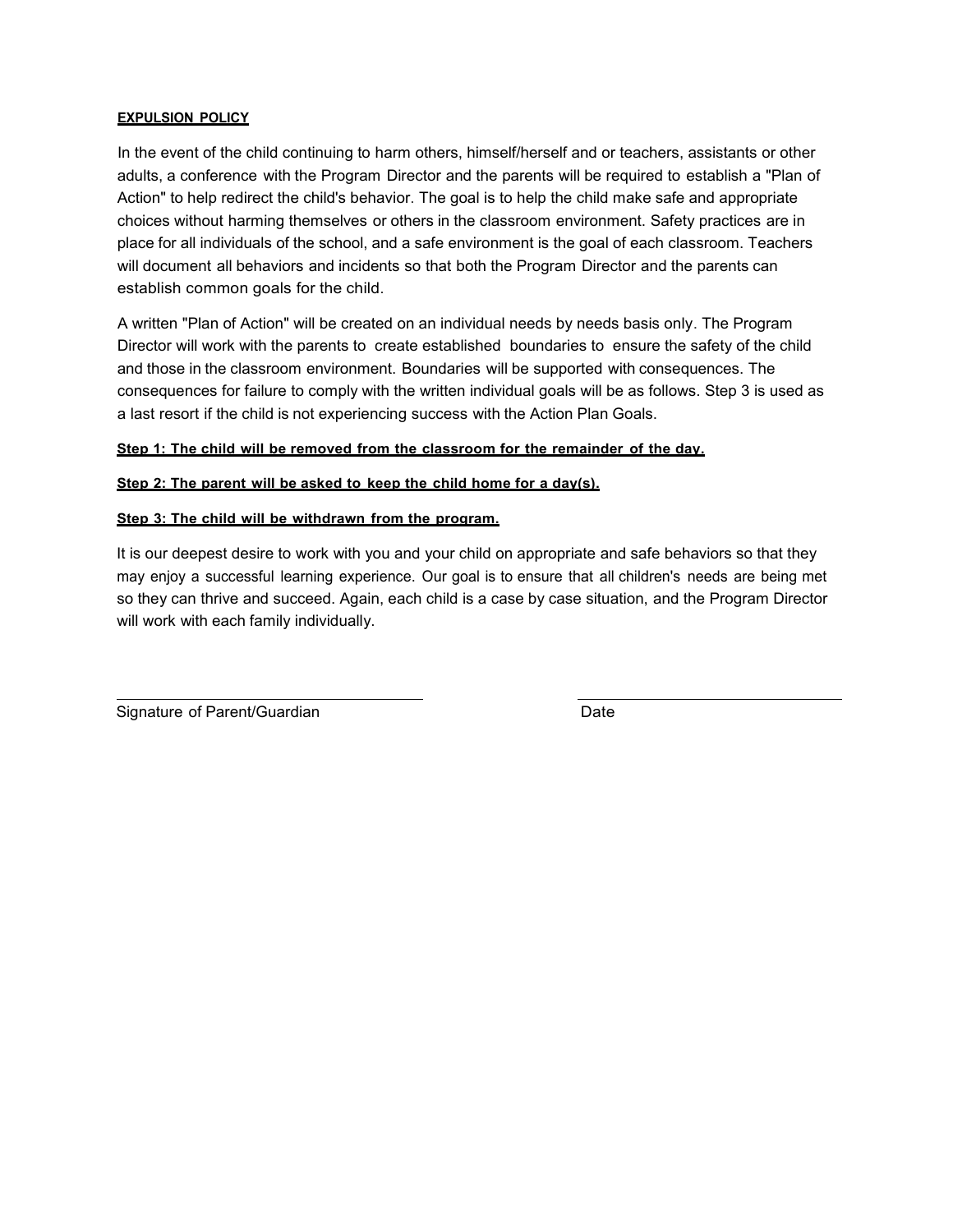#### **BITING POLICY**

#### **In all cases of biting. immediate first aid and comfort will be given to the child who was bitten.** A

report of all incidents will be made, parents will be required to sign the document and copies will be made. One copy will be given to the parent and one will be placed in the student file.

#### **The following steps will be taken in the event of a biting incident.**

- *1 . A child biting any toy or play objects* will be closely monitored.
- *2 . A child biting art supplies or any non-play material* will be redirected. Loving verbal guidance will be given about what is not okay to put in his/her mouth.
- *3. A child biting him/herself* will be redirected. Loving verbal guidance will be given about what is not okay to put in his/her mouth.
- *4. A child biting another person* will result in immediate redirection. Verbal guidance will be given about what is not okay to put in his/her mouth, and the parents of both children will be notified.

#### **Consequences for biting another person:**

#### **First Incident:**

*No visible mark-* Written warning given to parent.

*With visible mark-* Parent phoned, parent/teacher conference at time child is picked up.

*With visible open wound-* Parent phoned, child brought to office for immediate parent pick up, parent/director conference.

#### **Second Incident:**

*No visible mark-* Parent phoned, parent/ teacher conference.

*With visible mark-* Parent phoned, child brought to office for immediate pick up, parent/director conference; child is removed from the preschool for one day.

*With visible open wound-* Parent phoned, child brought to office for immediate pick up, parent/director conference; child is removed for 1 week.

#### **Third Incident:**

*No visible mark-* Parent phoned, child brought to office for immediate pick up, parent/teacher/director conference. *With visible mark-* Parent phoned, child brought to office for immediate pick up, parent/teacher/director conference; child is removed from program 1 week. *With visible open-wound-* Parent is phoned, child is brought to office for immediate pick up, parent/director conference; child is removed from the program for the rest of the

school year.

If a child is removed from the program for any amount of time, payment is still required for missed days except in cases of immediate expulsion.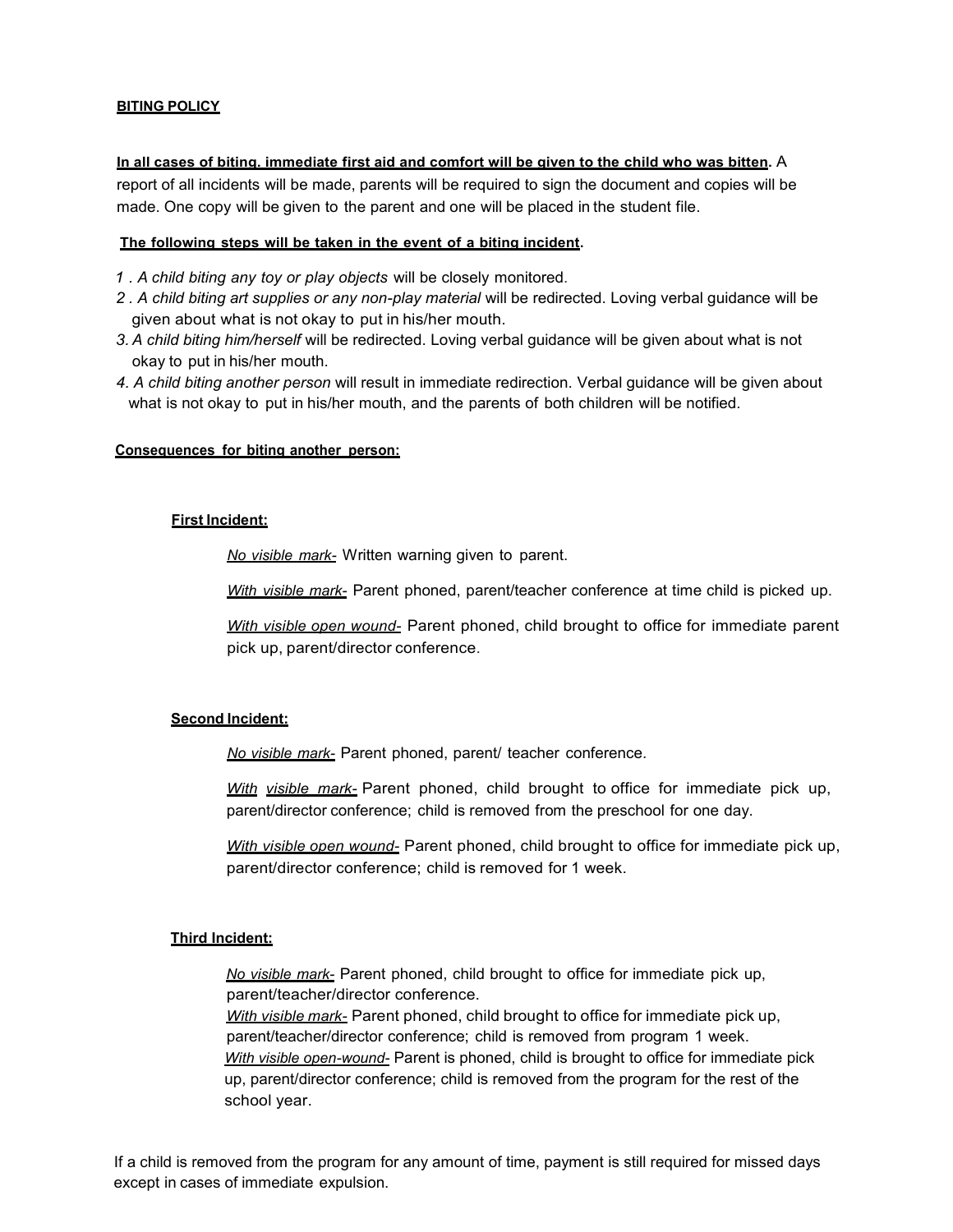**If, at any time, the safety of another child is at stake, the Director has the right to immediately remove** a child in order to protect the other students in the class. All incidents of biting will be documented and placed in the students' files. At no time will the names of the children involved be released to **other families. Phone calls will be made immediately after a biting incident, and parents will be required to pick up their children.**

If there is anything at home that may be affecting your child's behavior, please let us know. Having a strong partnership with you is invaluable in allowing us to know how to help your child.

Signature of Parent/Guardian Date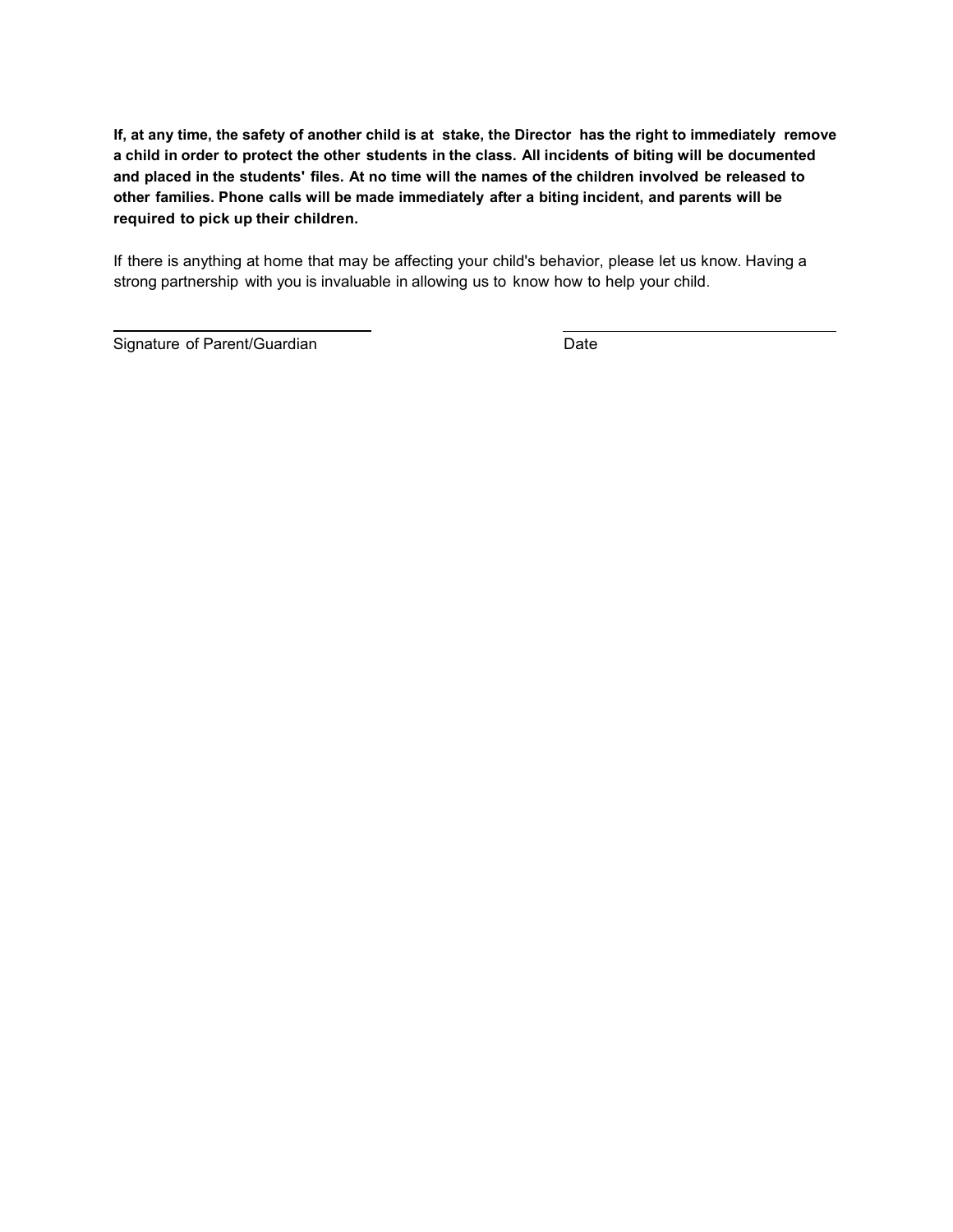# **ILLNESS POLICY**

**You will be called and required to pick up your child if there are any of the symptoms listed on this page. If your child becomes ill, he/she will be placed in the front office until you arrive. Please understand that, TLC Kids Care reserves the right to refuse entrance to any child appearing to be symptomatic. Following CDC guidelines, upon arrival staff will take all students' temperature (not to exceed 100.4) and make a visual inspection of the child for signs of illness. This may include unusual paleness, flushed cheeks, rapid breathing or difficulty breathing (without recent physical activity), fatigue, or extreme fussiness.**

# **COVID-19, FLU & VIRUSES**

**Fever** - Child must remain home for at least 48 hours after they no longer have a fever (temperature of 100.4 or higher) or signs of a fever (chills, feeling very warm, flushed appearance, or sweating) without the use of feverreducing medicine (e.g., Tylenol).

**Mucus** - Children with thick green or yellow discharge from the nose or eyes must be out at least 48 hours and cannot return until symptom free or with a doctor's note stating they are NON-CONTAGIOUS.

• If your child has been diagnosed with allergies or sinus concerns, we will need a Dr. note stating they are *non-contagious and current treatment plan if thick drainage is visible.*

• If your child has been seen by a doctor after hours or over the weekend, please let us know. That way we are *aware when/if symptoms are noticed.*

# **RASHES & OPEN SORES/WOUNDS**

**Flat/raised skin irritations or inflammation** - Cannot return until skin is clear or with a Dr. note stating it is non-contagious.

**Hives** - Please provide appropriate cream or ointment. Dr. note may be required at the director's discretion.

**Open sores/wounds** - Must be kept properly bandaged. If oozing or infection is present, a doctor's note may be required.

# **VOMITING AND/OR DIARRHEA**

Child must be 48-hour symptom free before returning to school. A doctor's note may be required at the director's discretion.

# **MEDICATIONS**

Medications can only be administered by a parent or family member. Over-the-counter medications may be given (by a director only) in select circumstances ONLY if approved by the director.

# **INJURY**

Please provide TLC with a doctor's note clearing return to school and stating any physical limitations resulting from said injury.